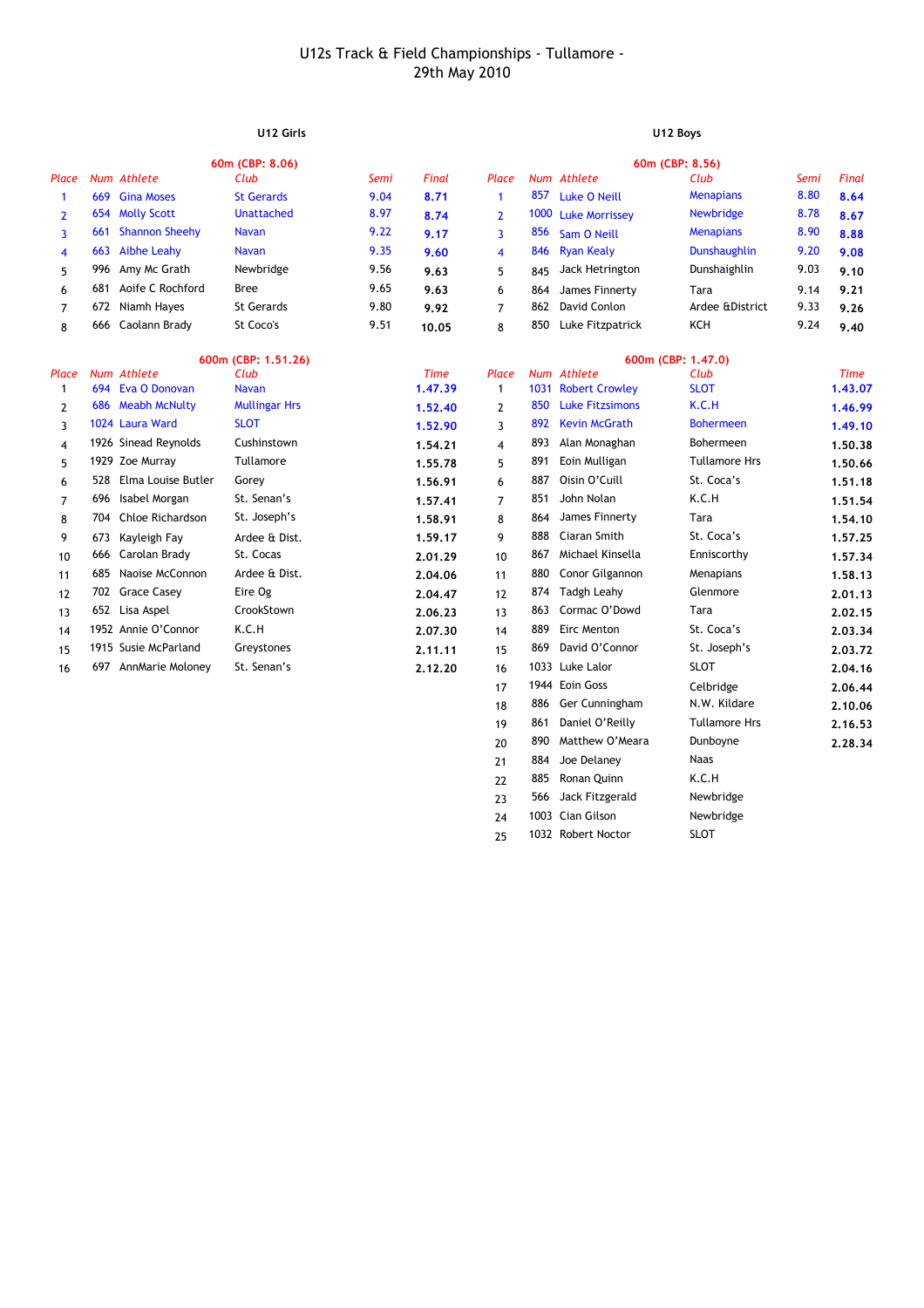|                | 60m Hurdles (CBP: NR) |                      |              |             |              | 60m Hurdles (CBP: 11.38) |                         |                  |             |  |
|----------------|-----------------------|----------------------|--------------|-------------|--------------|--------------------------|-------------------------|------------------|-------------|--|
| Place          |                       | Num Athlete          | Club         | <b>Time</b> | Place        |                          | Num Athlete             | Club             | <b>Time</b> |  |
| 1              |                       | 654 Molly Scott      | Unattached   | 11.08       | 1            | 856                      | Sam O'Neill             | Menapians        | 10.84       |  |
| 2              | 684                   | Grace O Donnell      | Gowran       | 11.65       | 2            | 879                      | David McDonald          | Menapians        | 11.05       |  |
| 3              | 681                   | Aoife C Rochford     | <b>Bree</b>  | 11.97       | 3            |                          | 1030 Conor Brennan      | <b>SLOT</b>      | 11.24       |  |
| 4              | 682                   | Siobhan Fanning      | <b>Bree</b>  | 12.22       | 4            | 1001                     | Kevin Kyne              | Newbridge        | 11.78       |  |
| 5              | 663                   | Ailbhe Leahy         | Navan        | 12.26       | 5            | 845                      | Jack Hethrington        | Dunshaughlin     | 11.81       |  |
| 6              | 662                   | Aoife O Reilly       | Navan        | 12,40       | 6            | 878                      | Marco Fleck             | Menapians        | 12,40       |  |
| 7              | 664                   | <b>Elaine Wilson</b> | Celbridge    | 12,85       | 7            | 880                      | Conor Gilgannon         | Menapians        | 12.55       |  |
| 8              | 653                   | <b>Claire Tuite</b>  | CushinStown  | 12.97       | 8            | 905                      | Neill Byrne             | Dunshaughlin     | 12.65       |  |
|                | High Jump (CBP: 1.32) |                      |              |             |              | High Jump (CBP: 1.43)    |                         |                  |             |  |
| Place          |                       | Num Athlete          | Club         | Height      | Place        |                          | Num Athlete             | Club             | Height      |  |
| 1              | 669                   | <b>Gina Moses</b>    | St. Gerard's | 1.26        | 1            | 904                      | <b>Ryan Carty Walsh</b> | Adamstown        | 1.26        |  |
| $\overline{2}$ |                       | 1926 Sinead Reynolds | Cushinstown  | 1.20        | $\mathbf{2}$ | 882                      | <b>Marc Shelly</b>      | Fr. Murphy's     | 1,20        |  |
| 3              | 659                   | <b>Evie Kiely</b>    | K.C.H        | 1.20        | 3            | 885                      | <b>Ronan Quinn</b>      | <b>K.C.H.</b>    | 1.15        |  |
| 4              | 679                   | <b>Caoimhe Doyle</b> | Cushinstown  | 1.15        | 4            | 879                      | <b>David McDonald</b>   | <b>Menapians</b> | 1.15        |  |
| 5              | 681                   | Aoife C. Rochford    | <b>Bree</b>  | 1.15        | 5            | 854                      | Sean Conlon             | Navan            | 1.10        |  |
| 6              | 694                   | Eva O Donovan        | Navan        | 1.15        | 6            | 855                      | <b>Andrew Carroll</b>   | Celbridge        | 1.10        |  |
| 7              | 683                   | Maeve Maher          | St. Abban's  | 1.15        | 7            | 851                      | John Nolan              | K.C.H.           | 1.06        |  |
| 8              |                       | 1913 Lisa Dallaghan  | Greystones   | 1.15        | 8            | 899                      | <b>Tim Ferrris</b>      | K.C.H.           | 0.00        |  |
| 9              |                       | 1900 Rebecca Murphy  | Greystones   | 1.10        | 9            | 878                      | Marco Fleck             | Menapians        | 0.00        |  |
| 10             | 698                   | Shannon Tracey       | St. Senan's  | 1.05        | 10           | 880                      | Conor Gilgannon         | Menapians        | 0.00        |  |
| 11             |                       | 1952 Annie O'Connor  | K.C.H        | 1.05        |              |                          |                         |                  |             |  |
| 12             | 657                   | Sinead Tuohy         | K.C.H        | 0.00        |              |                          |                         |                  |             |  |
| 13             | 691                   | Beth Behan           | K.C.H        | 0.00        |              |                          |                         |                  |             |  |
| 14             | 660                   | Megan Peppard        | Trim         | 0.00        |              |                          |                         |                  |             |  |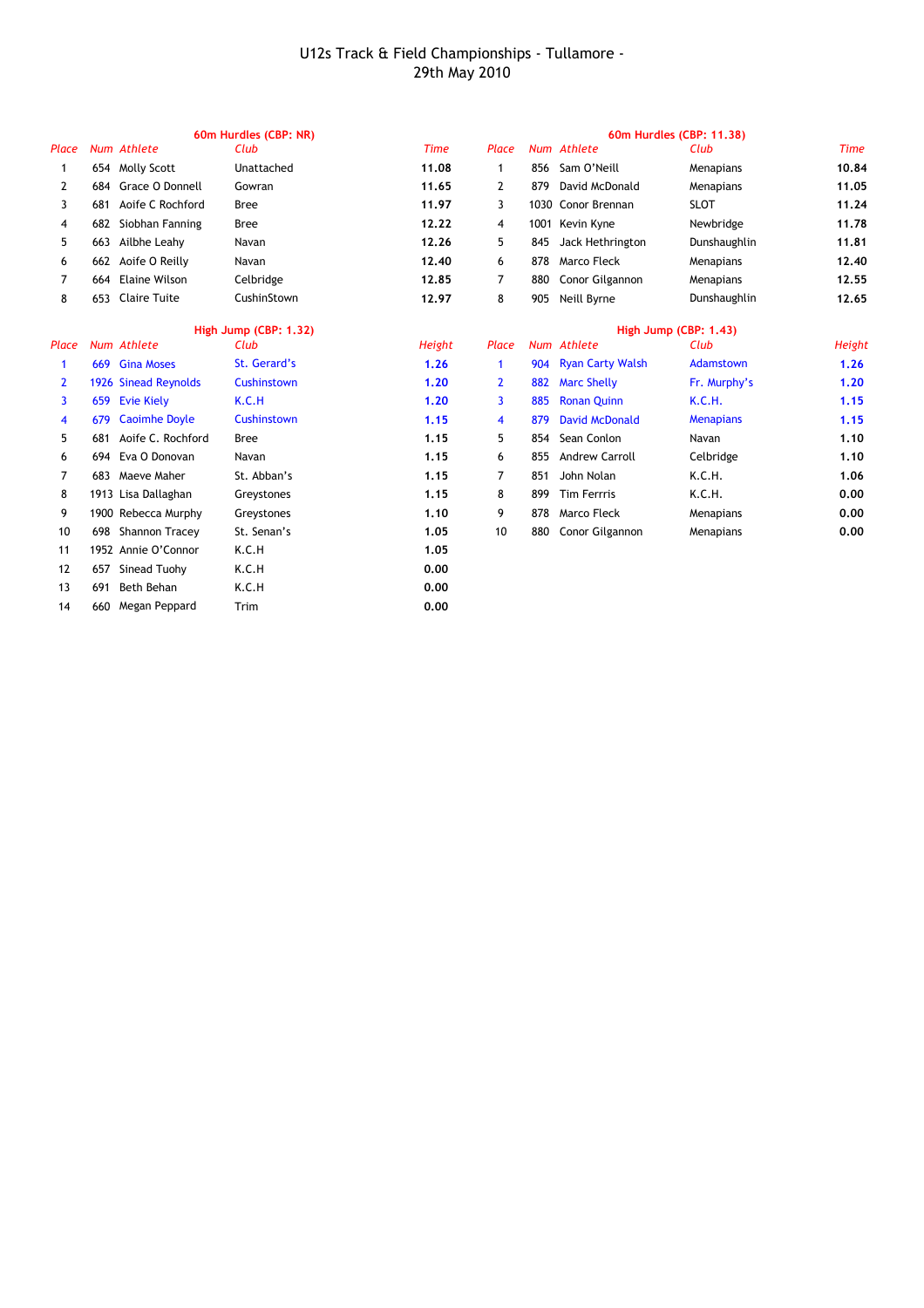|                | Long Jump (CBP: 4.36) |                       |                      |                 |       |      |                       | Long Jump (CBP: 4.61) |                 |  |
|----------------|-----------------------|-----------------------|----------------------|-----------------|-------|------|-----------------------|-----------------------|-----------------|--|
| Place          |                       | Num Athlete           | Club                 | <b>Distance</b> | Place |      | Num Athlete           | Club                  | <b>Distance</b> |  |
| $\mathbf{1}$   | 669                   | <b>Gina Moses</b>     | St. Gerard's         | 4.34            |       | 879  | <b>David McDonald</b> | <b>Menapians</b>      | 4.41            |  |
| 2              |                       | 654 Molly Scott       | <b>Unattached</b>    | 4.16            |       |      | 1030 Conor Brennan    | <b>SLOT</b>           | 4.37            |  |
| 3              | 661                   | <b>Shannon Sheehy</b> | <b>Navan</b>         | 4.01            |       | 882  | <b>Marc Shelly</b>    | <b>Fr Murphys</b>     | 4.19            |  |
| 4              | 694                   | Eva O Donovan         | <b>Navan</b>         | 3.94            |       | 857  | Luke O'Neill          | <b>Menapians</b>      | 4.16            |  |
| 5              |                       | 684 Grace O Donnell   | Gowran               | 3.72            |       |      | 1000 Luke Morris      | Newbridge             | 4.10            |  |
| 6              |                       | 655 Laura Gleeson     | K.C.H                | 3.66            |       | 856  | Sam O'Neill           | Menapians             | 4.09            |  |
| $\overline{7}$ |                       | 1914 Alison D Whelan  | Greystones           | 3.53            |       |      | 1033 Robert Crowley   | <b>SLOT</b>           | 3.96            |  |
| 8              |                       | 1915 Susie McParland  | Greystones           | 3.53            |       |      | 1948 Rian Quinn       | Celbridge             | 3.90            |  |
| 9              | 689                   | Ciara Looby           | <b>Naas</b>          | 3.51            |       | 846  | Rian Kealy            | Dunshaughlin          | 3.89            |  |
| 10             | 683                   | Maeve Maher           | St. Abban's          | 3.47            |       | 876  | Jamie Chong           | Glenmore              | 3.89            |  |
| 11             |                       | 672 Niamh Hayes       | St. Gerard's         | 3.44            |       | 891  | Eion Mulligan         | <b>Tullamore Hrs</b>  | 3.80            |  |
| 12             |                       | 692 Jennifer O Keeffe | K.C.H                | 3.34            |       | 862  | David Conlon          | Ardee & Dist          | 3.76            |  |
| 13             |                       | 1931 Miaram McDaid    | <b>Tullamore Hrs</b> | 3.31            |       | 855  | Ronan Quinn           | K.C.H                 | 3.71            |  |
| 14             |                       | 1929 Zoe Murray       | <b>Tullamore Hrs</b> | 3.25            |       | 850  | Luke Fitzpatrick      | K.C.H                 | 3.69            |  |
| 15             | 664                   | <b>Elaine Wilson</b>  | Celbridge            | 3.22            |       | 566  | Jack Fitzgerald       | Newbridge             | 3.64            |  |
| 16             | 651                   | Shauna Wall           | Adamstown            | 3.21            |       | 864  | James Finnerty        | Tara                  | 3.63            |  |
| 17             |                       | 1025 Roisin O'Toole   | <b>SLOT</b>          | 3.21            |       | 867  | Michael Kinsella      | Enniscorthy           | 3.50            |  |
| 18             |                       | 1930 Sarah Bracken    | <b>Tullamore Hrs</b> | 3.18            |       | 1001 | Keven Kyne            | Newbridge             | 3.49            |  |
| 19             | 690                   | Sorcha Flynn          | <b>Naas</b>          | 3.17            |       | 863  | Cormac O'Dowd         | Tara                  | 3.41            |  |
| 20             | 688                   | Rachel McMullen       | <b>Naas</b>          | 3.09            |       | 868  | Kevin O'Connor        | Enniscorthy           | 3.39            |  |
| 21             |                       | 652 Lisa Aspel        | Crookstown Millview  | 3.09            |       | 874  | <b>Tadgh Leahy</b>    | Glenmore              | 3.38            |  |
| 22             |                       | 687 Sinead Walsh      | <b>Naas</b>          | 3.05            |       | 1944 | Eoin Goss             | Celbridge             | 3.35            |  |
| 23             |                       | 710 Nicole K Dowling  | St. Abban's          | 3.03            |       | 855  | <b>Andrew Carroll</b> | Celbridge             | 3.32            |  |
| 24             | 709                   | Roisin McComon        | Celbridge            | 2.99            |       | 861  | Daniel O'Reilly       | <b>Tullamore Hrs</b>  | 3.27            |  |
| 25             | 657                   | Sinead Tuohy          | K.C.H                | 2.98            |       | 847  | Michael O'Dera        | <b>Naas</b>           | 3.26            |  |
| 26             | 698                   | Shannon Tracey        | St. Senan's          | 2.98            |       | 865  | Patrick Leydon        | Mullingar Hrs         | 3.18            |  |
| 27             | 691                   | Beth Behan            | K.C.H                | 2.95            |       | 853  | Kyle Gallagher        | Navan                 | 3.14            |  |
| 28             | 648                   | Ailbhe Gallagher      | <b>Naas</b>          | 2.91            |       | 902  | <b>Brian Quinn</b>    | Glenmore              | 3.09            |  |
| 29             |                       | 1932 Shanagh Sweeney  | <b>Tullamore Hrs</b> | 2.90            |       | 845  | Nick Byrne            | Dunshaughlin          | 3.07            |  |
| 30             |                       | 703 Laura Graham      | St. Abban's          | 2.89            |       | 899  | <b>Tim Ferris</b>     | K.C.H                 | 3.06            |  |
| 31             |                       | 659 Evie Kiely        | K.C.H                | 2.89            |       |      | 1945 Reamonn Comer    | Celbridge             | 2.91            |  |
| 32             |                       | 1952 Annie O'Connor   | K.C.H                | 2.88            |       |      |                       |                       |                 |  |
| 33             |                       | 677 Tara Farrell      | Enniscorthy          | 2.85            |       |      |                       |                       |                 |  |
| 34             |                       | 1955 Sinead Murray    | Na Fianna            | 2.84            |       |      |                       |                       |                 |  |
| 35             | 711                   | Alannah O'Rourke      | St. Abban's          | 2.76            |       |      |                       |                       |                 |  |
| 36             |                       | 685 Naoise McConnon   | Ardee & Dist         | 2.76            |       |      |                       |                       |                 |  |
| 37             |                       | Carolyn Howes         |                      | 2.73            |       |      |                       |                       |                 |  |
| 38             |                       | 1939 Louise Hyland    | Newbridge            | 2.70            |       |      |                       |                       |                 |  |
| 39             |                       | 1916 Sophie Boylan    | Greystones           | 2.65            |       |      |                       |                       |                 |  |
| 40             |                       | 697 AnnMarie Moloney  | St. Senan's          | 2.59            |       |      |                       |                       |                 |  |
| 41             | 699                   | Megan Phelan          | St. Senan's          | 2.49            |       |      |                       |                       |                 |  |
| 42             |                       | 658 Cliona Lynch      | K.C.H                | 2.28            |       |      |                       |                       |                 |  |

43 671 Sarah Woods **2.27**

St. Gerard's